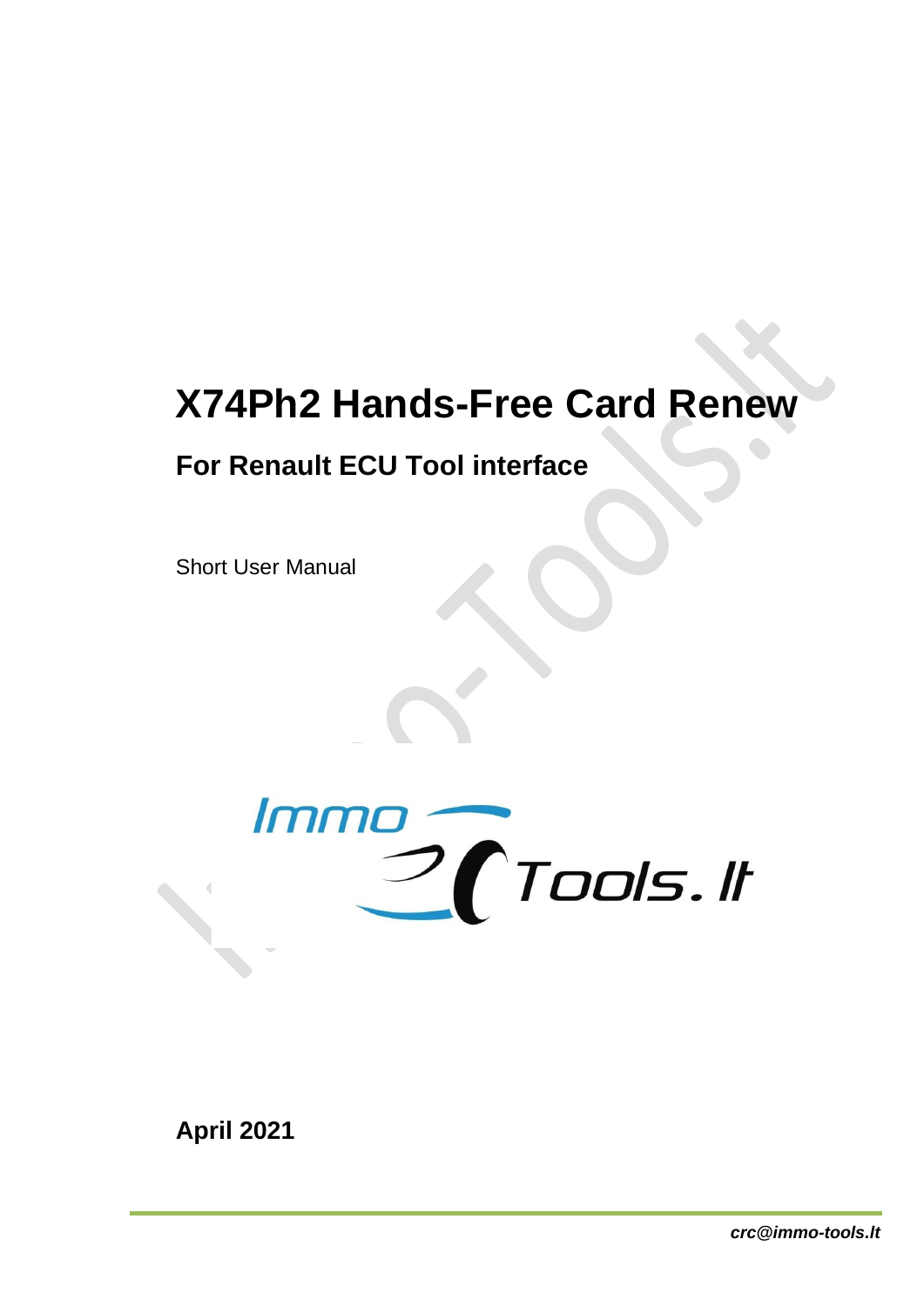Software and further user manual applies to silver colour 3 button card with Hands-Free used in Laguna II Ph2 (X74) / Espace IV (X81).

**NOTE: Procedure described below produces 100% correctly prepared card. Please look for programming faults in the process of reset-to-virgin if card is rejected during learning to car and if RF remote or Hands-Free does not work. Also please check PCB for a physical damage.**

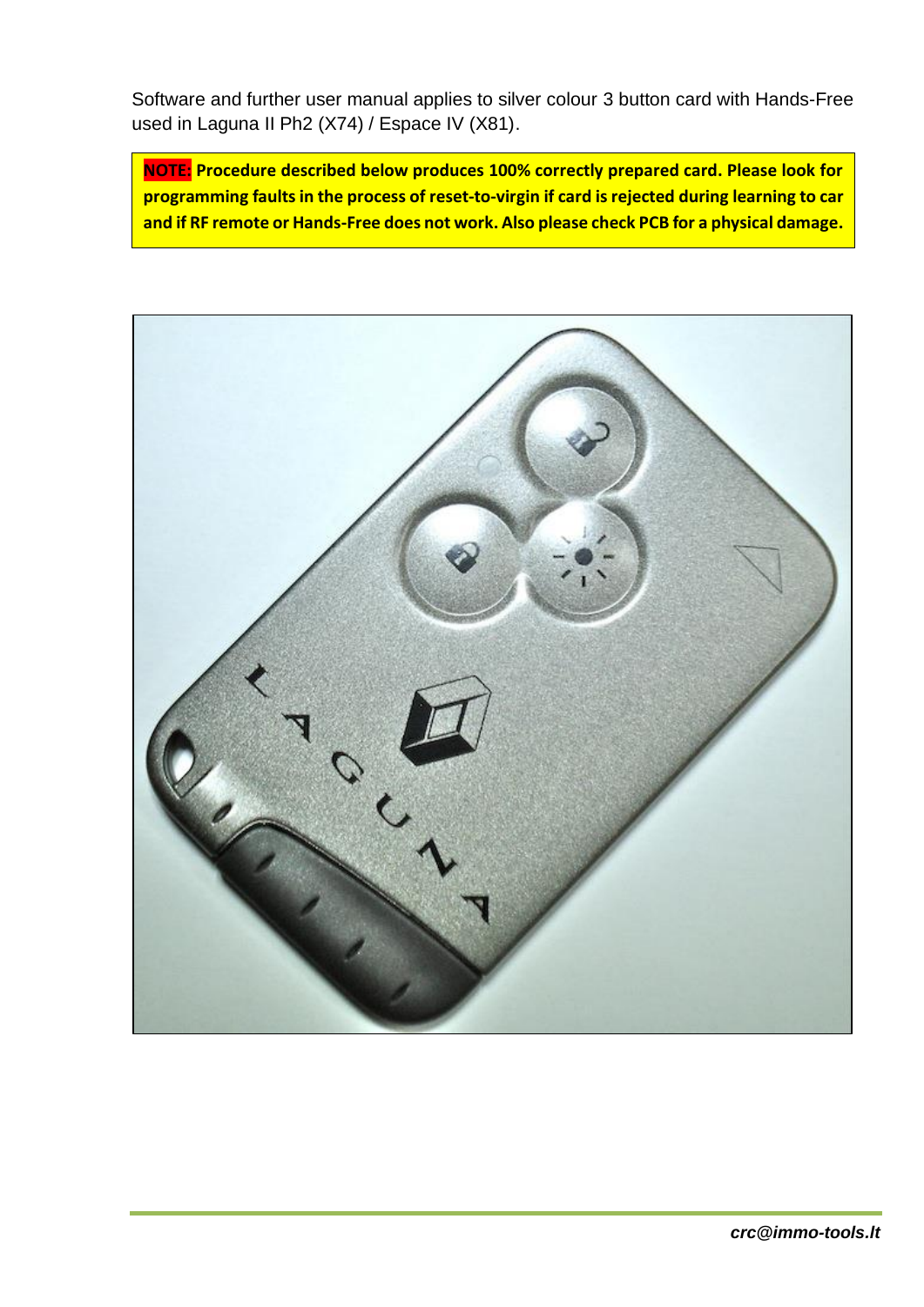• Open the card by cutting edge of plastic casing carefully. Card consist of two separate units – transponder **PCF7936** and PCB with RF remote control and Hands-Free (HF) circuitry with MCU and **EEPROM 25AA040**



- To erase programmed values from card you need **EEPROM** programmer for **25040** and **Hitag2** programmer for **PCF7936**.
- Use **EEPROM programmer** with in-circuit programming capability. Solder wires to PCB according pin numbering in the picture. Wire colors in the picture matches Carprog A4 cable, but any other programmer will be good here – just follow EEPROM pin numbers. We intentionally did not specified connection point for pin 8 – power supply to EEPROM. Most of EEPROM programmers provide +5V to pin 8, but this voltage is too high for PCB that is normaly supplied from +3V and can cause damage.

**NOTE: To maintain power supply to EEPROM please attach 3V button cell battery to the card during EEPROM R/W!**

- Read EEPROM and save to file
- Connect Renault ECU Tool interface to PC, run software and select <**HANDS-FREE CARD RENEWAL FOR LAGUNA II PH2 / ESPACE IV**>. Click button <**Load EEPROM Dump**> to load EEPROM file to the software. File size must be 512 bytes.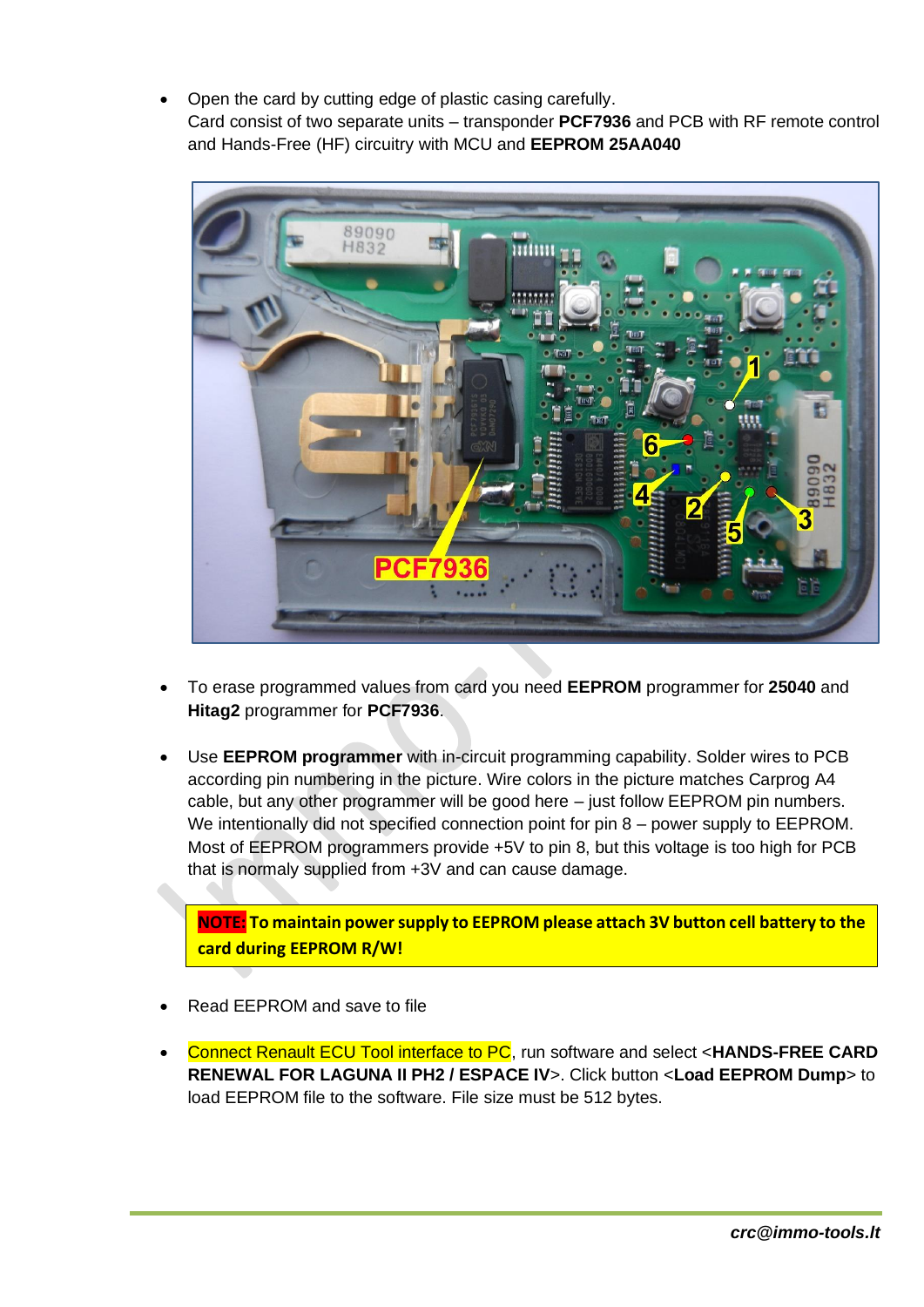• Press button <**Reset Card Data**> - dilalog STEP#1 will pop-up:

| STEP#1                                                 |        |
|--------------------------------------------------------|--------|
| Original PCF7936<br>C Card contain original PCF7936    | OK     |
| C PCF7936 is lost                                      | Cancel |
| Replacement PCF7936                                    |        |
| DS 75 4B<br>$ 19\rangle$<br>ID of replacement PCF7936: |        |

Select <**Card contain original PCF7936**> if original PCF7936 is available.

Select <PCF7936 is lost> if original transponder is missing and you are going to replace it with new blank PCF7936. If this is a case, please read ID of replacement transponder using Hitag2 programmer and enter it to yellow fields before to proceed to the next step.

• Press <**OK**> button. Next dialog will pop-up:

| Data for VIRGIN Card (Original PCF7936 available) |                     |                                 |                                 |  |  |
|---------------------------------------------------|---------------------|---------------------------------|---------------------------------|--|--|
| Data to be programmed to original PCF7936-        |                     | ISK for unlock original PCF7936 |                                 |  |  |
| Pq.0                                              | ID                  | 30 B3 BB 1A                     | 3B 6B 85 27<br><b>ISK LOW</b>   |  |  |
| Pq.1                                              | PASSWORD / ISK_LOW  |                                 | <b>EO 9E</b><br><b>ISK_HIGH</b> |  |  |
| Pq.2                                              | RESERVED / ISK_HIGH |                                 |                                 |  |  |
| Pa.3                                              | CFG / PSW           |                                 | Save VIRGIN EEPROM Dump         |  |  |
| Pq.4                                              | USER 0              |                                 |                                 |  |  |
| Pg.5                                              | USER 1              |                                 | Save PCF7936 Data to Text File  |  |  |
| Pg.6                                              | USER <sub>2</sub>   |                                 |                                 |  |  |
| Pg.7                                              | USER <sub>3</sub>   |                                 |                                 |  |  |
|                                                   |                     | $XX =$ Leave as is              | Close                           |  |  |
|                                                   |                     |                                 |                                 |  |  |

- Save VIRGIN EEPROM dump to file. Later you must to program it back to card
- Save PCF7936 data to text file. Data that you see in current dialog will be saved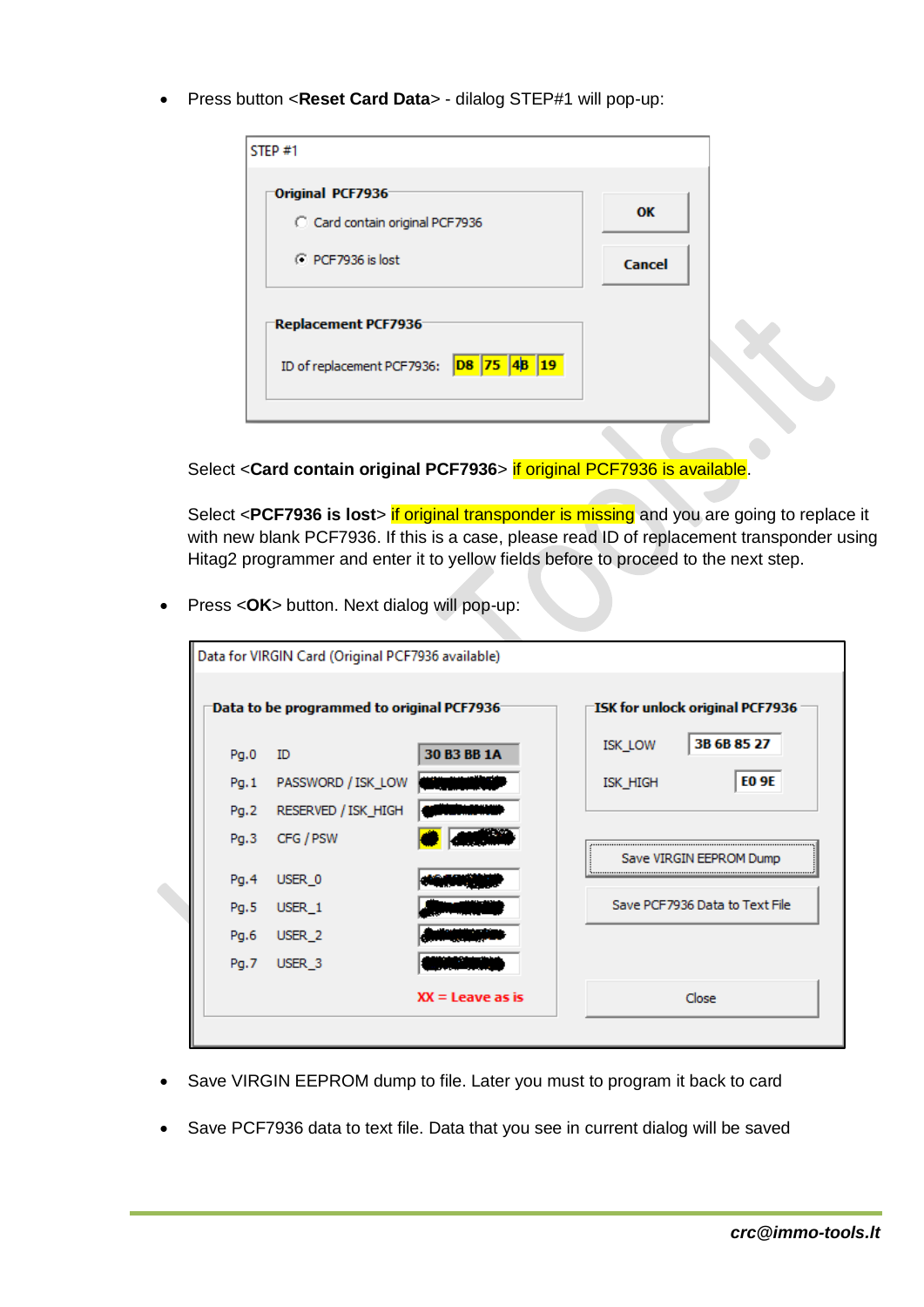• Run Hitag2 programmer and enter ISK for transponder unlock. Set factory ISK for blank replacement transponder when original transponder is lost:

| HITAG 2 universal keys programmer v3.1 - BMW Explorer edition (avtotools.com) - www.hita $\vert - \vert \vert - \vert$<br>O |                                       |                                             |  |  |  |  |
|-----------------------------------------------------------------------------------------------------------------------------|---------------------------------------|---------------------------------------------|--|--|--|--|
| File Action Transponder Stop (Esc) Help                                                                                     |                                       |                                             |  |  |  |  |
| Menu                                                                                                                        |                                       | Transponder memory (TM)                     |  |  |  |  |
| Load TM & CRK                                                                                                               |                                       | 000000000<br>Pa.0 ---------- S/N<br>R<br>W  |  |  |  |  |
| Load TM only                                                                                                                |                                       | 000000000<br>Pq.1 - CRYPTO LO<br>R<br>W     |  |  |  |  |
|                                                                                                                             |                                       | 000000000<br>Pg.2 - CRYPTO HI<br>W<br>R     |  |  |  |  |
| Save TM as                                                                                                                  | <b>HITAG 2</b>                        | 000000000<br>Pg.3 --- CFG/PSW<br>R<br>W     |  |  |  |  |
| Read all TM pages                                                                                                           | device<br>programmer                  | 000000000<br>Pg.4 ------ USER 0<br>R<br>W   |  |  |  |  |
| Write all TM pages                                                                                                          | $V$ 3.1                               | 000000000<br>Pg.5 ------ USER 1<br>R<br>W   |  |  |  |  |
|                                                                                                                             |                                       | 000000000<br>Pq.6 ------ USER 2<br>R<br>W   |  |  |  |  |
| Write CFG byte                                                                                                              | Hardware<br>status                    | 000000000<br>Pq.7 ------ USER 3  <br>R<br>W |  |  |  |  |
| Advanced functions                                                                                                          | Ready                                 |                                             |  |  |  |  |
|                                                                                                                             |                                       | Pq.4 ---- RSK LOW   00 00 00 00<br>W.<br>R. |  |  |  |  |
| Transponder mode                                                                                                            | Transponder type                      | Pq.5 --- RSK HIGH 00 00 00 00<br>R.<br>W    |  |  |  |  |
|                                                                                                                             |                                       | Pg.6 --------- RCF 00 00 00 00<br>R.<br>W.  |  |  |  |  |
| O Password mode<br>⊙ Crypto mode                                                                                            | O PCF7936<br>$)$ PCF7941              | Pg.7 ------- SYNC 00 00 00 00<br>R.<br>W.   |  |  |  |  |
|                                                                                                                             | PCF7942/44                            |                                             |  |  |  |  |
| TD coding protocol                                                                                                          | PCF7943<br>Crypto Key & Serial Number |                                             |  |  |  |  |
| ⊙ Manchester                                                                                                                | PCF7945<br>ing an ing an<br>S/M       |                                             |  |  |  |  |
| ◯ Biphase                                                                                                                   | <b>PCF7946</b>                        | Read S/N                                    |  |  |  |  |
|                                                                                                                             | <b>PCF7947</b><br>PCF7952             | 4D 49 4B 52<br>CRYPTO LO<br>Load CRK from   |  |  |  |  |
| Exit                                                                                                                        | Autodetect type                       | $4F$ $4E$<br>CRYPTO HI<br>Factory CRK       |  |  |  |  |
|                                                                                                                             |                                       |                                             |  |  |  |  |

Use ISK, extracted from EEPROM if original transponder is available:

|                                                        | $\bullet$ HITAG 2 universal keys programmer v3.1 - BMW Explorer edition (avtotools.com) - www.hita $\Box$ |
|--------------------------------------------------------|-----------------------------------------------------------------------------------------------------------|
| File Action Transponder Stop (Esc) Help<br>Menu        | Transponder memory (TM) :                                                                                 |
| Load TM & CRK                                          | 000000000<br>Pa.0 ---------- S/N  <br>R<br>W.                                                             |
| HT.<br>Load TM only                                    | 000000000<br>Pq.1 - CRYPTO LO<br>R<br>w                                                                   |
|                                                        | 000000000<br>Pg.2 - CRYPTO HI<br>R<br>w                                                                   |
| Save TM as<br><b>HITAG 2</b>                           | Pq.3 --- CFG/PSW<br>000000000<br>R<br>W.                                                                  |
| device<br>Read all TM pages<br>programmer              | Pq.4 ------ USER $0$ $\perp$                                                                              |
| $V$ 3.1<br>Write all TM pages                          | ISK for unlock original PCF7936-<br>Pq.5 ------ USER 1                                                    |
| Hardware<br>Write CFG byte                             | Pg.6 ------ USER 2<br><b>ISK_LOW</b><br>3B 6B 85 27                                                       |
| status<br>Ready                                        |                                                                                                           |
| Advanced functions                                     | <b>EO 9E</b><br><b>ISK HIGH</b><br>Pg.4 ---- RSK LOW                                                      |
| Transponder mode<br>Transponder type                   | Pq.5 --- RSK HIGH                                                                                         |
| O Password mode<br>O PCF7936                           | Pa.6 ---------- RCF 00 00 00 00<br>W                                                                      |
| ⊙ Crypto mode<br><b>PCF7941</b><br>PCF7942/44          | Pa.7 ------- SYNC   80 00 00 00<br>R.<br>W.                                                               |
| TD coding protocol<br>◯ PCF7943                        | v & Serial Number                                                                                         |
| <b>PCF7945</b><br>Manchester<br>O PCF7946<br>O Biphase | 000000000<br>Read S/N                                                                                     |
| <b>PCF7947</b><br><b>PCF7952</b>                       | 3B 6B 85 27<br>CRYPTO LO<br>Load CRK from                                                                 |
| Exit<br>$\triangledown$ Autodetect type                | E0 9E<br>CRYPTO HI<br>Factory CRK                                                                         |
|                                                        |                                                                                                           |